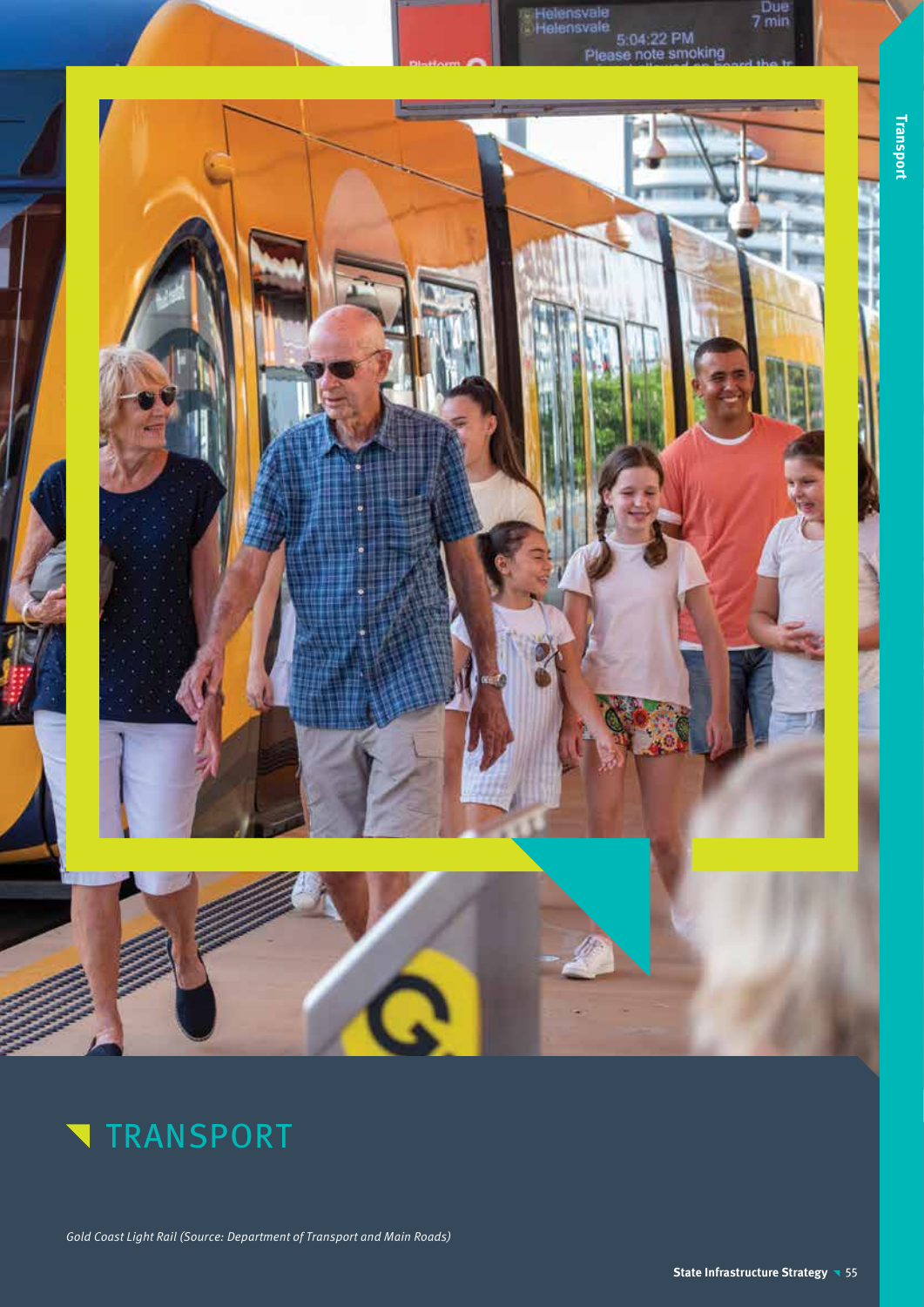

# **VERVIEW**

How we move, and how efficiently we can do it, is key to ensuring productivity and quality of life.

Queensland's transport network spans 33,367 km of state-controlled roads, over 6,560 km of state managed heavy rail, 21 ports, over 20 km of light rail and 29 km of busways.43 Our network has developed as our cities and regional areas have grown. Passengers and freight are now able to move via railways, busways, ports, airports, ferry connections, cycleways and many other connections.

Emerging technologies and new service models will enable us to further shape our transport system and meet growth in service demand. Innovations such as on-demand transport, cooperative and automated vehicles and Mobility as a Service can enhance the state's established modes and help us embrace new ways of transporting people and goods. Digitisation of infrastructure and utilisation of smart transport systems will also provide opportunities to enhance the delivery, management and operations of the transport network.

These innovations complement how transport infrastructure can reduce emissions. Facilitating the shift to zero emission vehicles and promoting more efficient modes for people and goods, including greater use of buses and rail networks is underpinned by transport infrastructure. We will do this while ensuring our freight systems are resilient, safe and better integrated. The COVID-19 pandemic highlighted the importance of the supply chain and free-flowing movements, as the industry supported emergency responses. Integrated road, rail, air and port systems adjacent to economic development areas support industry expansion and Queensland's economic performance.

Queensland's transport network is vast and supports expansive regions and cities. Maintaining our transport infrastructure assets is a challenge, particularly given this scale as well as increasing user demands and disruptive weather impacts across the state. Investing in the maintenance of our existing transport infrastructure is essential, not only to provide safe and efficient travel today, but to ensure the future economic sustainability of our state. This includes assets such as shipping channels, which are vital to the successful operation of our ports. The growing impact of climate change means that maintenance of our assets becomes even more critical.

Building-in resilient infrastructure assets can provide a greater level of protection so they remain accessible for transport networks in response to more frequent and extreme climate events.

Providing access to employment and training, education, health, and essential services underpins the function of Queensland's passenger transport system. We work with our delivery partners to provide an accessible, integrated, and efficient network across rail, bus, tram, and ferry services, for all users, including people with disability and seniors.

The Cross River Rail project is the Queensland Government's highest priority infrastructure project. Together with new high-capacity signalling, Cross River Rail will revolutionise the SEQ rail network, paving the way for future rail and creating opportunities for increased bus network integration to improve the passenger transport network.

As Queensland's population grows, the increased demand on our transport network will need to be balanced with placemaking and the everyday activities that occur in and around our road network and infrastructure. This balance is essential for creating attractive, sustainable, and healthy places, where neighbourhoods are not isolated or disconnected from the services that enable them to flourish. The Queensland Government is working to support placemaking and to integrate land-use and transport planning.

Queenslanders are utilising active forms of transport such as walking and cycling more than ever before, in response to population growth pressures, a desire to reduce emissions and the health impacts of physical inactivity.44 The Queensland Government is working with other levels of government and industry partners to ensure our communities are green, livable and walkable.

Transport has a unique role in the state's ongoing economic recovery from the COVID-19 pandemic as it supports almost all social and economic activities. An accessible, sustainable, and efficient transport sector reduces the cost of doing business, which supports a stronger Queensland economy.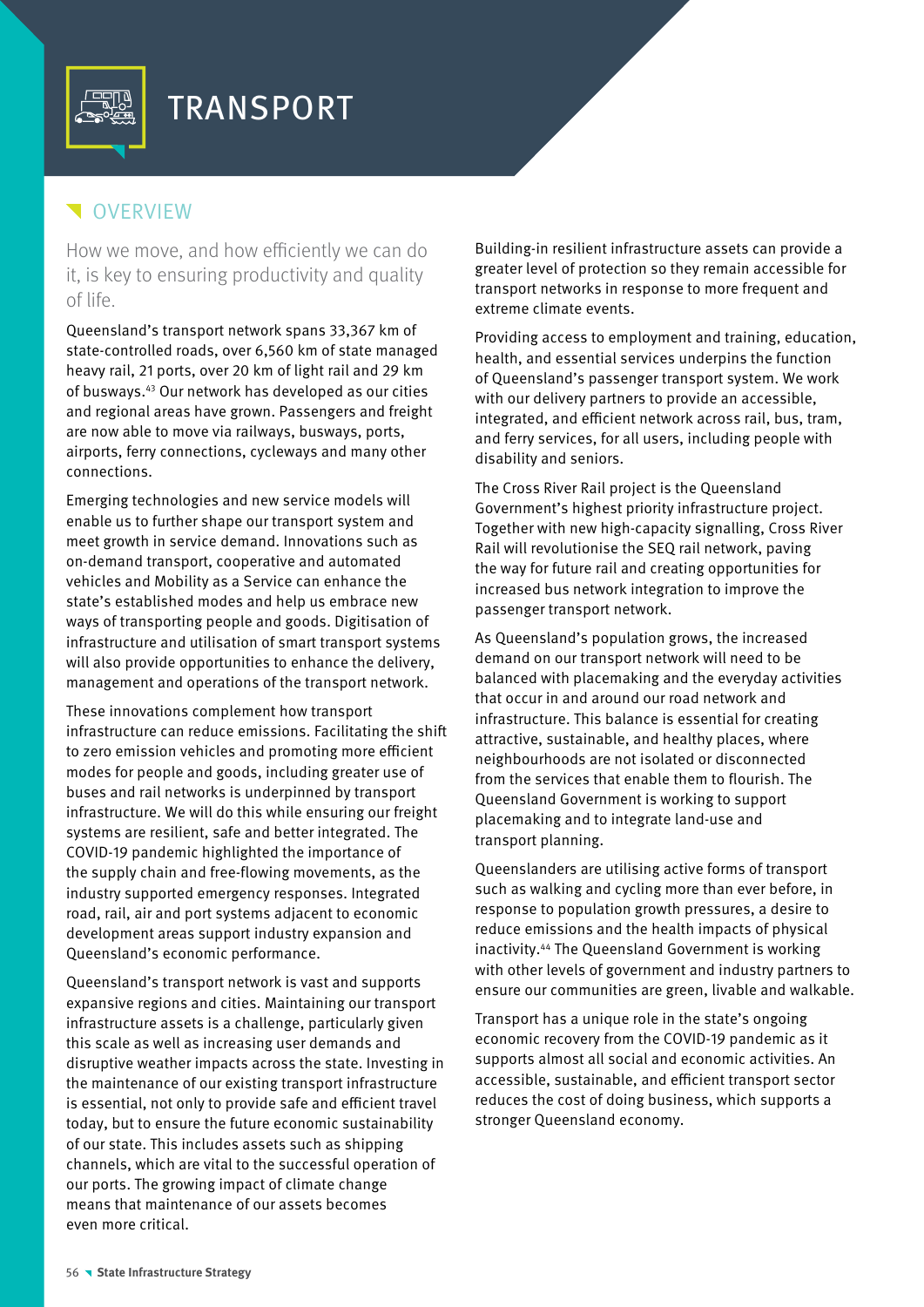# **CURRENT KEY INITIATIVES**

# **Transport Coordination Plan** 2017–2027

Provides a framework for the coordinated planning and management of transport in Queensland.

**T** Queensland Transport Strategy Harnesses emerging transport trends to move people and products safely and efficiently.

## **T** Oueensland Road Safety Strategy

Delivers innovative initiatives and new technology focused on a whole-of-life approach to road safety.

**Regional Transport Plans** 

Defines priorities and actions for developing Queensland's transport system that will guide future investment over the next 15 years.

## **T** Queensland Freight Strategy

Sets a shared vision for the state's freight system, outlining commitments to guide policy, planning and investment decisions.

**T** Accessibility and Inclusion Strategy

Articulates the Department of Transport and Main Roads' (DTMR's) commitment to become a world leader in the provision of accessible and inclusive transport services.

^ Queensland Cycling Strategy 2017–2027 Sets the direction for encouraging more people to ride bikes, more often throughout Queensland.

**T** Queensland Walking Strategy Recognises the critical role that walking plays as part of a single integrated transport system accessible to everyone and as part of a healthy, active lifestyle for all Queenslanders.

# **The Bruce Highway Upgrade Program**

Delivering \$13 billion of works over a 15-year period from 2013–14 to 2027–28 to improve safety, flood resilience, and capacity between Brisbane and Cairns.

# **T** Pacific Motorway M1 Upgrade Program

The upgrade and widening of the Pacific Motorway M1 is being delivered in strategic priority stages as funding becomes available, based on traffic volumes and best value for money.

# **T** Creating Better Connections for **Oueenslanders**

A draft 10-year plan for passenger transport in Queensland, ensuring passenger transport remains reliable, safe, accessible and relevant to customers, through delivering infrastructure, services and technology improvements.

## **T** Environmental Sustainability Policy Sets the direction and focus for protecting

and enhancing our environment for transport investments.



North Brisbane Bikeway (Source: Transport and Main Roads)

# **TRENDS**



By 2050, internal combustion engines powered by fossil fuels will be in the minority, as people shift to more affordable and SUSTAINABLE VEHICLES



In the future drones could handle an increasing amount of FIRST – AND LAST– MILE FREIGHT



ELECTRIC SCOOTERS AND BIKES

can make active transport more attractive and improve livability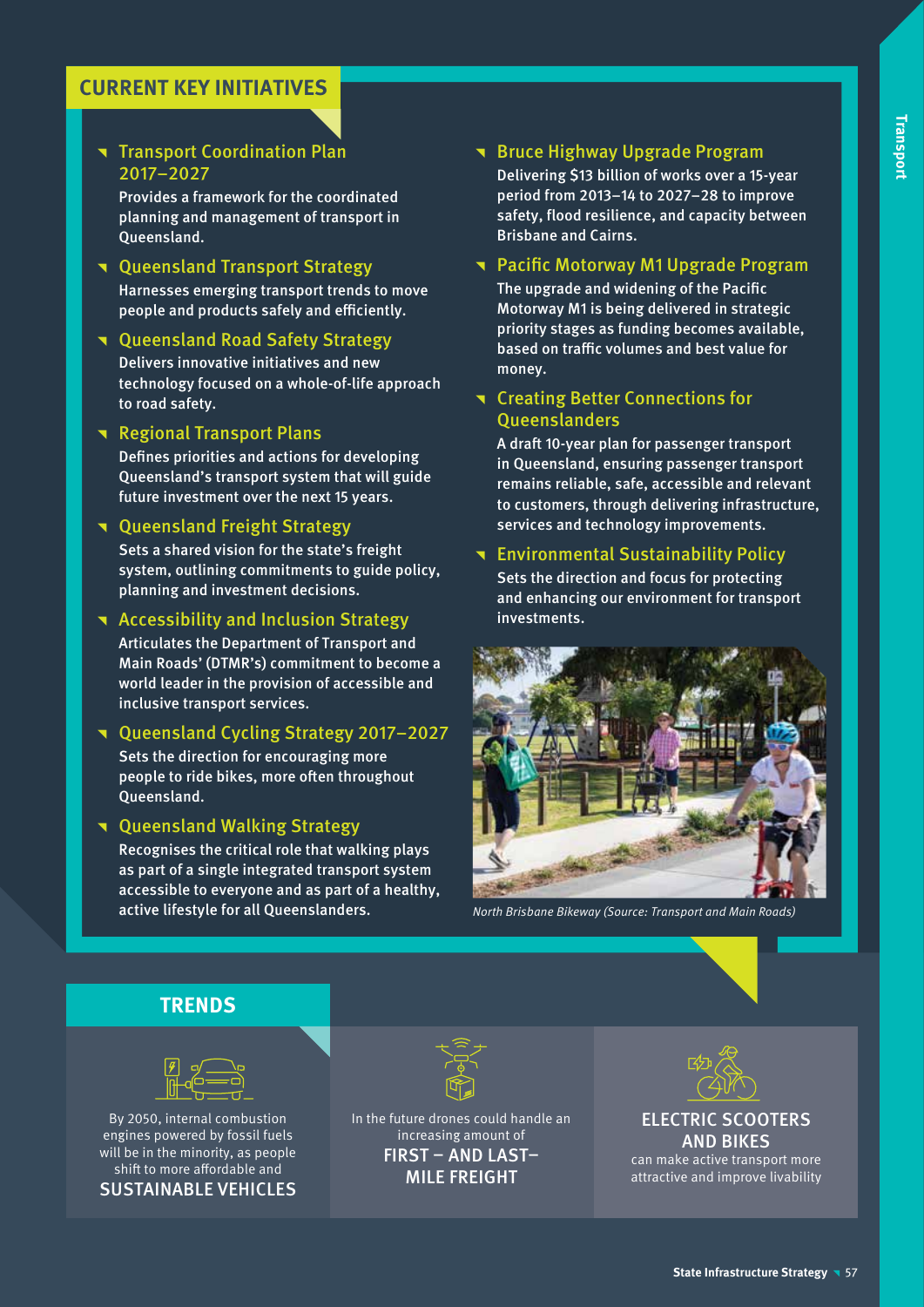

# TRANSPORT

# CHALLENGES

## Network security and resilience

Queensland is Australia's most disaster-affected state exposed to the impacts of extreme weather and climate change. As the climate continues to warm, extreme weather events are likely to be more damaging and create greater disruption across the transport system. Queensland's transport network also needs to be secure and resilient to human induced threats, addressing disruptions and damage quickly and thoroughly. The transport system, like all areas of the Queensland economy, must plan, prepare and build in resilience so that when events do occur it can reopen faster and at least cost.



### Freight on rail

Maximising rail freight use along strategic corridors can deliver improved economic, social and environmental benefits. The Queensland Government recognises that the freight task operates in a competitive and complex environment. Modal choice is determined by a variety of factors including reliability, price, timeliness, type of goods, geographic circumstance and other economic and social factors. Investing in efficient and effective rail access is particularly important in Queensland's regional areas – the source of our resource and agricultural products. Increasing rail's modal share of freight also reduces heavy vehicles on Queensland's roads, decreasing congestion in urban areas and reducing conflict between heavy vehicles and reducing conflict between heavy vehicles<br>and other motorists.  $\bullet$  Journey times and transport costs







# Road safety

Road safety is a public health issue and continues to be a complex challenge in Queensland. Every crash, serious injury, and fatality on the network has a ripple effect that impacts individuals, families and communities. The Queensland Government has a strong history of taking action to improve road safety. Over time, progress has been made through interventions such as the introduction of seatbelts, enforcement initiatives including the rollout of Australia-first cameras that detect if a driver is using their phone or not wearing a seatbelt, behavioural and cultural change programs, and improving roads and roadsides. However, to achieve our vision of zero road deaths and serious injuries we need to build on these foundations to implement a holistic approach to reducing road trauma. The challenge is to identify infrastructure and service solutions that can help us realise the vision of zero deaths and serious injuries across the road network.





As our cities and regional centres grow, journey times and reliability can be affected. This impacts the entire network and the wider economy through increased transport costs and livability as commuting times grow. The Queensland Government continues to proactively manage congestion and integrate the operations of the transport network to improve journey reliability for customers. Knowledge-sharing about current and future system requirements across the freight supply chain could also provide insights into the day-to-day working of the freight system to better identify potential issues, innovative solutions and ensure investments are driven by need.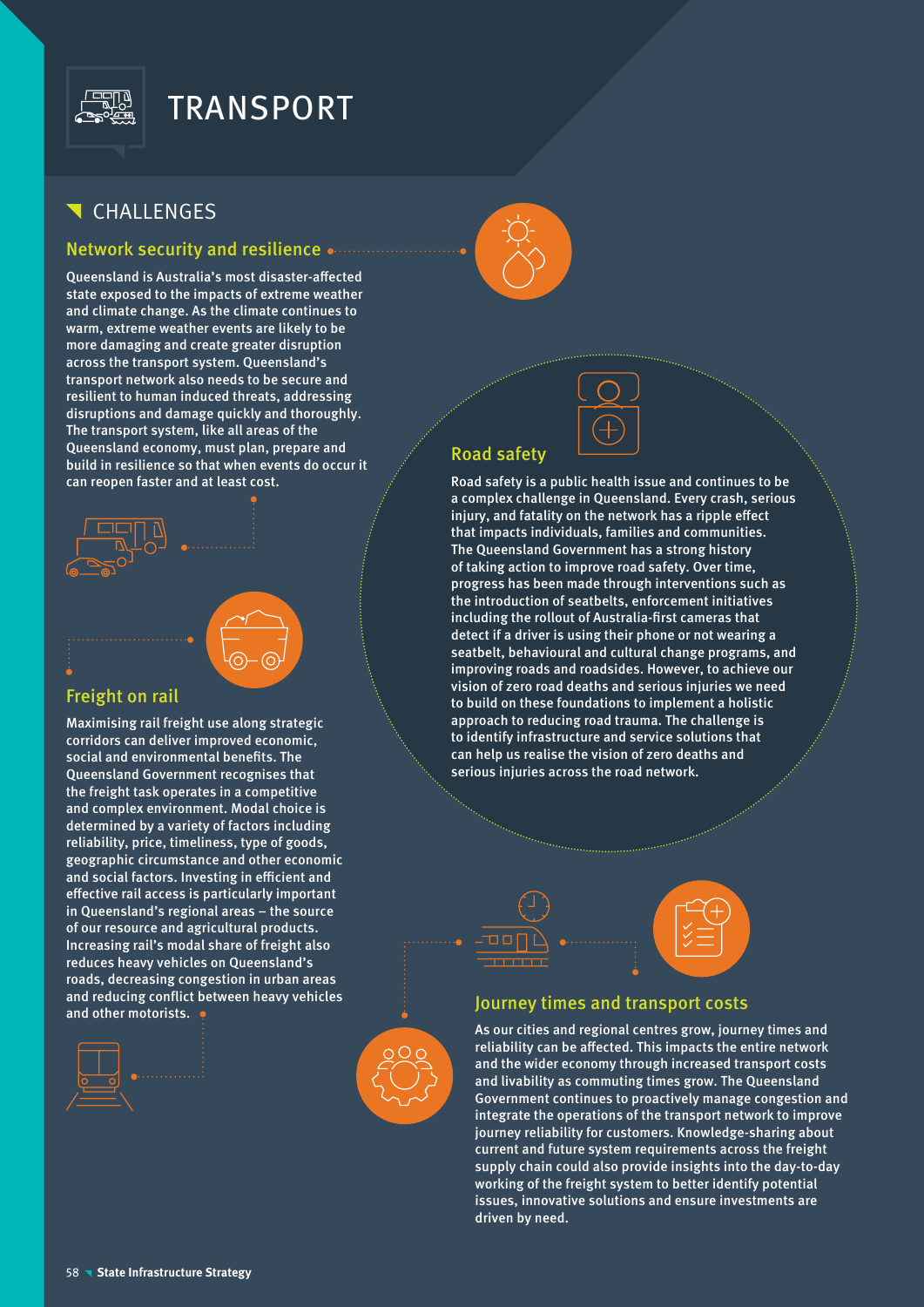# **OPPORTUNITIES**



# Environmental sustainability

Transport infrastructure can directly reduce emissions through the use of low or zero carbon material, the increased use of recycled material, and the sourcing of renewable energy to power our transport system. Supporting low and zero emission vehicles and vessels for personal, commercial and freight use, encouraging greater adoption of passenger transport services and active transport options, such as riding bicycles or e-bikes and walking, will help reduce transport emissions. As technology and new services such as shared connected and automated vehicles develop, the potential for a reduced number of vehicles on our roads and efficiency gains in service delivery can also help lower emissions. Long-term masterplanning, which incorporates environmental sustainability measures and improved environmental practices at ports, are also assisting in securing the long-term health and resilience of the maritime environment, including the Great Barrier Reef.



## Brisbane 2032

Brisbane 2032 provides a unique opportunity to accelerate the delivery of sustainable, accessible and inclusive transport infrastructure across the state through innovative partnerships with the Australian Government, local government and the private sector.

0pportunities exist to build on the benefits of Cross River Rail's legacy of increasing the region's rail capacity, reducing travel times for commuters and visitors, and improving the passenger experience to promote the benefits and convenience of the SEQ public transport system.



# Increased connectivity and accessibility

Delivery of an integrated, accessible and inclusive transport network (products, services, information and infrastructure) demonstrates Queensland's commitment to upholding everyone's human rights, creating a legacy of dignity for all. Inclusive, active and healthy communities need employment and everyday services to be accessible for all.

Improving digital connectivity can minimise the need to travel, while improving our integrated transport and land-use planning to support placemaking and applying universal design principles to our public spaces provides more opportunities for people to continue to use more active modes in their local neighbourhood. Enabling integrated journey planning, information and payments makes using public transport easier, while more on- demand, convenient and seamless interchanging will result in a world-class network that helps Queenslanders access services when and where they want.

# Use technology to improve mobility

Introducing new services and technology will improve access and connectivity in our regional centres and cities. More efficient-running and new technologies, such as drones, delivery bots and automated vehicles, can help make better use of existing road capacity, improve access, and reduce first and last-mile freight costs by up to 40 per cent.<sup>45</sup>

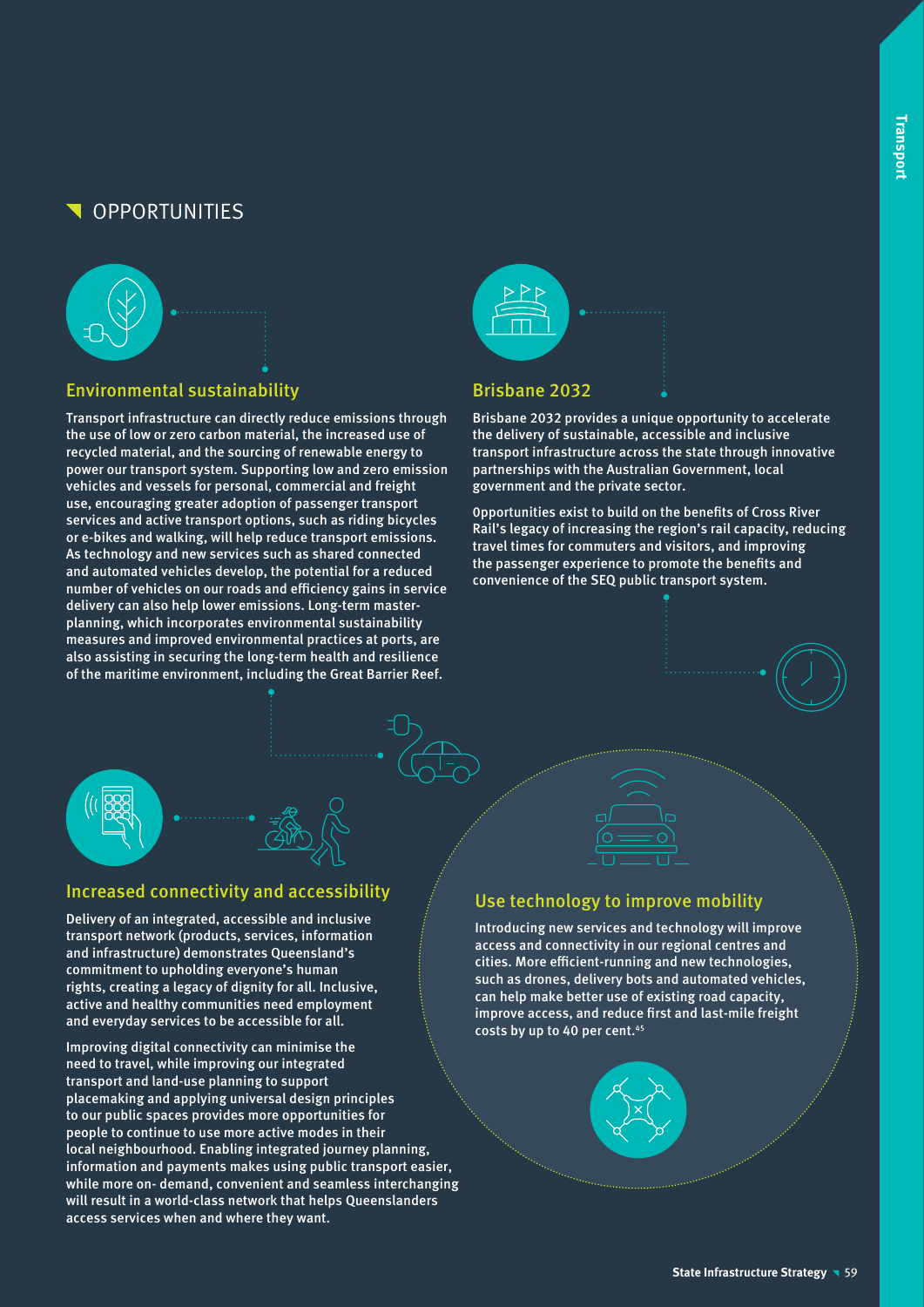

# PRIORITY ACTIONS

#### **1 Planning for Brisbane 2032 (DTMR, DSDILGP)**

#### 121 ÿ

Plan to deliver sustainable transport infrastructure across the state which provides improved access across SEQ and other host cities providing an ongoing legacy for the community.

#### **2 SEQ rail network and faster rail (DTMR, QR)**



Continue to enhance and optimise the SEQ rail network to deliver faster, more efficient and reliable journeys throughout the region, with a focus on the strategic corridors between Brisbane and the Gold Coast and Sunshine Coast. Planning for the region's network will maximise the benefits of Cross River Rail and evaluate opportunities for network expansion including passenger rail services from Ipswich to Springfield, Varsity Lakes to the Gold Coast Airport, Salisbury to Beaudesert, and between Toowoomba and Brisbane.

#### **5 Reduce transport infrastructure's environmental impact (DTMR, QR, Ports)**



To reduce transport infrastructure's environmental impact and whole-of-life greenhouse gas emissions:

- Embed sustainability into decision making for project planning, design, construction and operation
- Explore opportunities to re-use waste materials, such as for earthworks and drainage construction, as well as crumbed rubber in road construction.

**8 Coordinated transport and land use (DTMR, DSDILGP)**



Leverage significant transport infrastructure projects such as Cross River Rail to develop transit-oriented developments around stations or road infrastructure that support housing diversity, social inclusion, enhanced environmental outcomes and ensure that such projects can grow and adapt to evolving needs.



Continue to upgrade the North Coast Line to improve regional rail performance and enhance passenger and rail freight movements.

#### **3 Improved freight reliability and efficiency (DTMR)**



Continue to implement the Queensland Freight Strategy and Action Plan and work collaboratively to deliver an integrated, resilient, and safe freight system that supports the Queensland economy, links communities, local industry, regions and Queensland to the rest of Australia and internationally. Optimise the use of existing freight infrastructure and targeted investment to create economic opportunities which advance customer, industry and government interests, now and into the future.

#### **6 Incentivising low and zero emission transport solutions (DTMR, DEPW)**



Provide appropriate policy and infrastructure to support greater uptake of zero-emission vehicles and shift to more efficient modes through Queensland's Zero Emission Vehicle Strategy 2022–2032 and Action Plan 2022–2024. Embrace innovative and new transport technologies, and combine research and development to build, strengthen and integrate Queensland's transport system. Reducing emissions in the transport sector will support new industries, skill development, and create more sustainable jobs.

### **9 Corridor planning and preservation (DTMR)**



Continue planning for transport corridors considering future land use and growth, to ensure protection of key infrastructure corridors.

**<sup>10</sup> Road operational efficiency (DTMR) <sup>11</sup> Regional rail performance (DTMR, QR) <sup>12</sup> Inland Freight Route Investment Strategy (DTMR)**



Develop a long-term investment strategy that will inform the delivery of projects on Queensland's inland freight route.

#### **4 Queensland Electric Super Highway (DTMR, DEPW)**



Continue to expand the Queensland Electric Super Highway across the state in partnership with local governments and industry to ensure increased access for Queenslanders to electric vehicle (EV) charging infrastructure. Investigate the potential to update relevant codes and regulations for new homes and buildings to have charging capability to be EV-ready.

#### **7 Movement and place framework (DTMR, DEPW)**



Develop a movement and place framework in partnership with the Queensland Architect and local governments to guide a 'place-based' approach to the planning, design and operation of Queensland's transport network, alongside informing the delivery of transport precinct development outcomes.



Use technologies such as the next generation traffic signal controllers (NGTSC), Smart Motorways, and LED lighting to enhance operational efficiency, improve network capacity and reduce operating costs.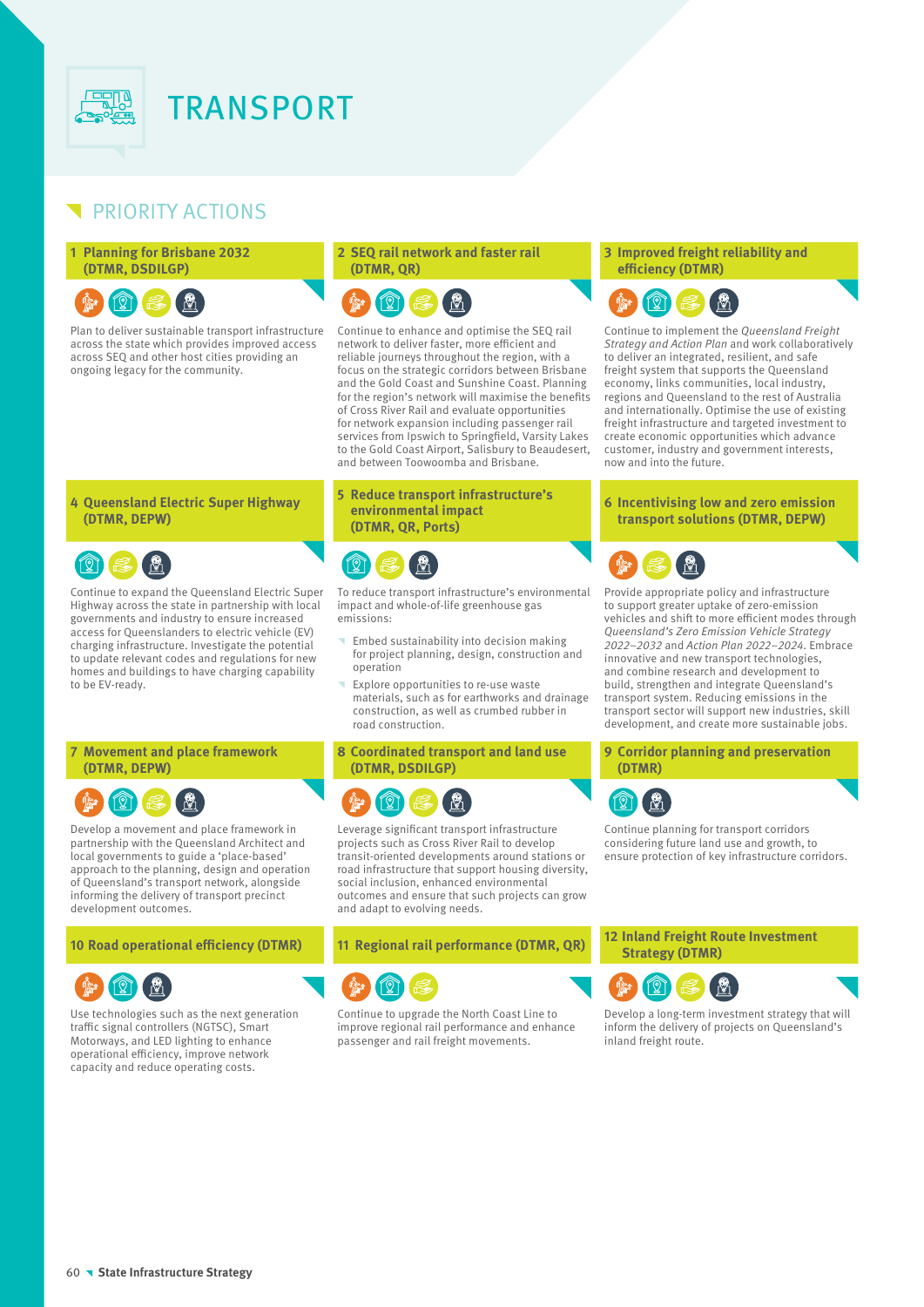#### **13 Port network management (DTMR, Ports)**

# **A**

Further optimise the Queensland port network, facilitate trade and drive economic growth by:

- increasing the efficiency and effectiveness of port services and infrastructure
- improving connectivity and access to help our regions connect with the world
- driving safety, environmental best practice and sustainability of port operations and development to create a positive change in the communities where they operate.

#### **16 Seamless personalised journeys (DTMR)**



Continue to partner with industry and other levels of government to investigate opportunities for seamless personalised travel using Mobility as a Service (MaaS), increasing access to on-demand transport and improving transfers between different forms of transport across Queensland.



Connect producers to market and create new opportunities to deliver freight to markets between Melbourne and Brisbane and beyond to global markets by continuing to work with the Australian Government to maximise the benefits of Inland Rail for Queensland.



Work with rail and supply chain stakeholders to encourage the use of regional rail corridors (South West, Central West, Mt Isa and North Coast Lines) to improve road safety, reduce road transport emissions and reduce the road maintenance burden.

#### **14 Cooperative and Automated Vehicles (DTMR)**



Continue to prepare the technical foundations for the next generation of smart transport infrastructure to provide safety, mobility and environmental benefits to the transport network. Ensuring planning for new infrastructure includes the ability to cater for new connected vehicles and opportunities to expand trials to key corridors statewide.

# **17 Rail network safety and efficiency (DTMR, QR, CRRDA)**



Progressively deliver the European Train Control System (ETCS) to improve safety, capacity and efficiency of the rail network. The ETCS is an advanced signalling system that relays continuous information between the train and central Rail Management Centre via a radio system, trackside technology and onboard equipment.

# **<sup>19</sup> Inland Rail (DTMR, QR) 20Network security, resilience and**



Improve transport network security and resilience to the impacts of climate change and disruptions from all hazards, including natural disasters and human-induced threats, to enable the safe movement of people and goods. Research and invest in sustainable materials to improve recovery and reconstruction activities. Improve planning, design, delivery and operations to incorporate risk related to natural disasters and climate change impacts.

# **22 Freight Rail (DTMR, QR) 23Decision making in an uncertain**



Continue to undertake and improve policy development and transport modelling capacity and capability to assess how new transport service models, such as shared vehicle use, can help achieve the desired strategic transport outcomes as new technologies such as autonomous vehicles become a reality.

#### **15 Convenient and attractive active transport (DTMR)**



To encourage active transport and other sustainable travel choices, deliver:

- safe and connected cycle paths and footpaths
- integrated public transport, walking, cycling and other networks that are accessible for people of all ages and abilities
- **appropriate end of trip facilities**
- **Theory** more inclusive, active and healthy communities.

#### **18 Reliable, safe and accessible passenger transport (DTMR)**



Continue to deliver passenger transport outcomes across Queensland focusing on reliable, safe, accessible and frequent services, and infrastructure and technology improvements to move people quickly and easily in our towns and cities.

### **sustainability (DTMR, QR, Ports) <sup>21</sup> Supporting tourism (DTMR, DTIS)**



Continue to incorporate evidence-based tourism priorities in the planning and investment of transport infrastructure and services to improve access and drive real growth in tourism opportunities and jobs.

**future (DTMR) 24Improved road safety (DTMR, QPS)**



Deliver innovative initiatives focused on the whole-of-life approach to transport safety to improve overall transport network safety. Employ new technologies that can improve safety including connected and automated vehicles or 'Hold the Red' an active collision prevention system.

# INFRASTRUCTURE OBJECTIVES



Encourage jobs, growth and productivity



Develop regions, places and precincts



Enhance sustainability and resilience



Adopt smarter approaches